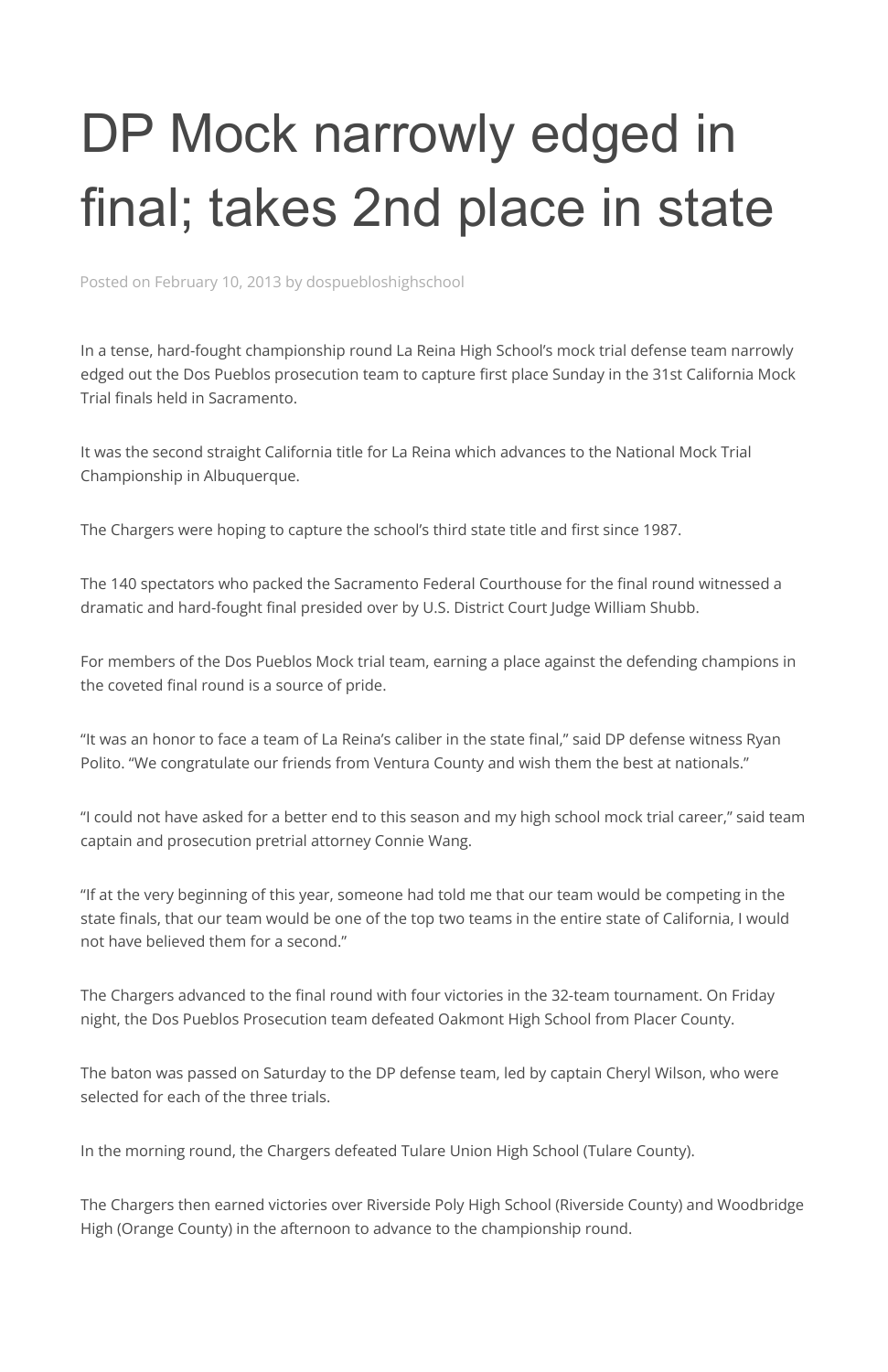For Wilson, who has been a four-year starting attorney and was participating at the California finals for the fourth straight year, the announcement that the Chargers had advanced to the final round was "surreal."

"For the past four years, I've waited for the Saturday night announcement of the teams proceeding to the final round. It was the culmination of all the hours of hard work, patience, and dedication, and was a moment we will never forget."

The teams argued the fictional case of People vs. Buschell in which the defendant is charged with the second degree murder of Becca Ables, a childhood friend of Buschell's who had threatened to get the defendant expelled from college and thus deny the defendant a 20 million dollar trust. The victim is found dead of a stab wound at a Coachella-like music festival.

"This is a case about a cheater, who became a killer," argued DP prosecution attorney Alison Mally in the final round.

For defense pretrial attorney Jake Wiener, the disappointment of coming within a few points of the state title was negated by the team's performance during the tournament.

"This weekend showcased Dos Pueblos's Mock Trial team at its best," said Wiener. "From stunning individual performances to seamless teamwork, we earned our place in the finals.

"The prosecution presented a case as elegant as the courthouse they performed in, and the defense fought through three difficult trials to bring the team to finals. I could not be more proud of my team members, nor of the way in which the team performed as a whole."

DP's Yibing Zhang also took home the third place medal in the courtroom artist competition.

The California Mock Trial Finals are organized by the [Constitutional Rights Foundation.](https://www.crf-usa.org/mock-trial-program/mock-trial-program.html)

The Dos Pueblos Mock Trial team:

Prosecution Pretrial Attorney: Connie Wang

Prosecution Attorneys: Paisha Fellows, Alison Mally, Madeleine Centrella (understudy: Sean Strong)

Prosecution Witnesses: Emma Steinkellner, Nadine Pearson (playing Devin Lin), Hannah Cruz (playing Kai Mauer), Agnetta Cleland, Sophia Zheng (playing Dr. Marion Schwartz), Wes Cooperman (playing Detective Kennedy Shephard)

Clerk: Ami Thakrar

Defense Pretrial Attorney: Jake Wiener (understudies: Delia Bullock, Niranjanna Jeeva)